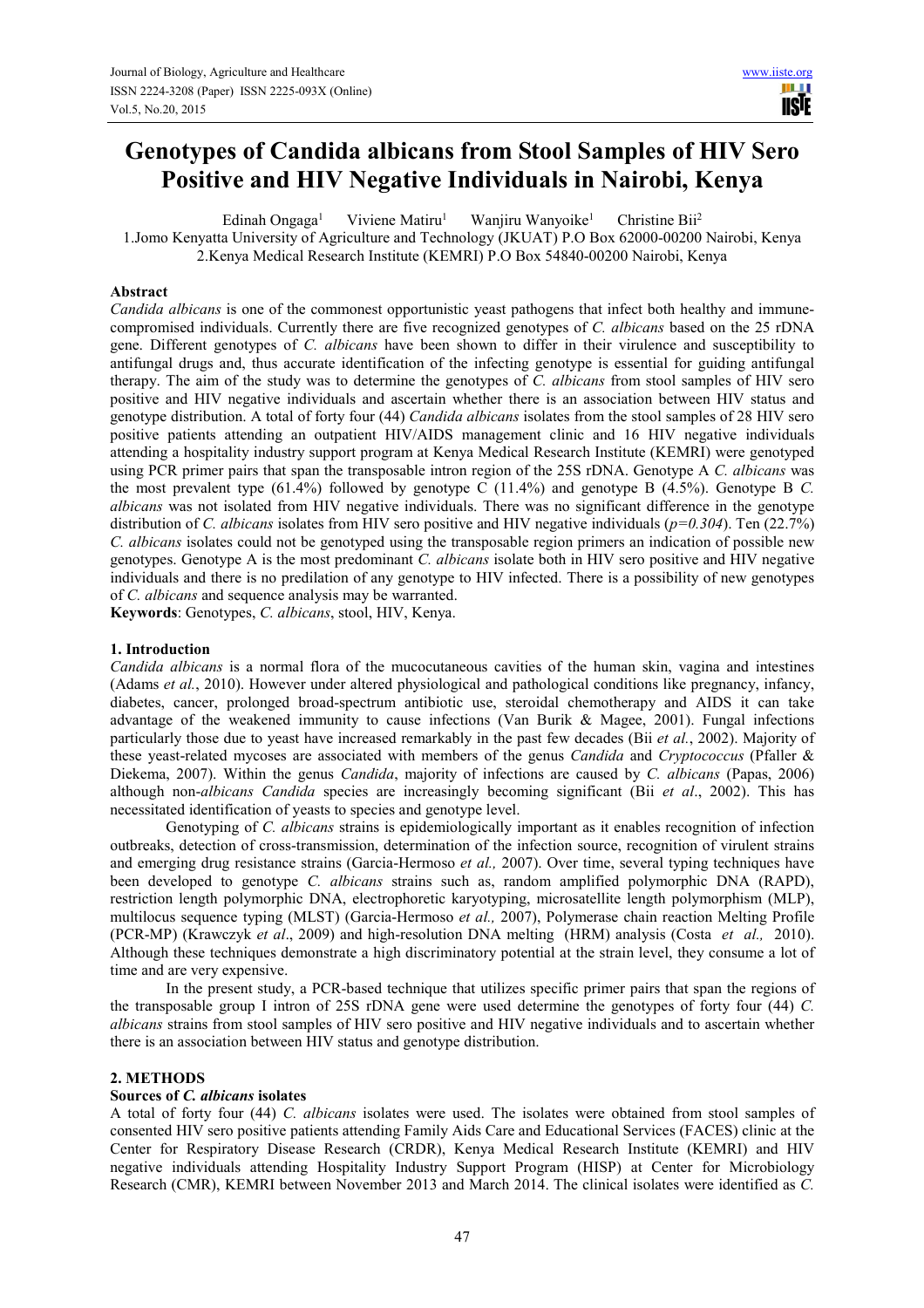*albicans* based on their morphological characteristics such as germ tube formation at 35°C on human serum, growth at 45°C on Sabouraud Dextrose Agar (SDA) (Oxiod, UK), colony color on CHROMagar *Candida* media and Chlamydospores production on Corn Meal Agar (CMA). The isolates were confirmed using Analytical profile index (API 20C AUX) strips (Biomeriux, Etiole, France).

# **Genotyping of** *Candida albicans* **isolates**

*Candida albicans* isolates were genotyped as described by McCullough *et al*, 1997. The DNA isolation was done using Phenol/chloroform extraction procedure. Briefly, a colony of each *C. albicans* isolate was suspended in 100 ul lysis buffer in an eppendorf tube, vortexed for 10 s and then boiled at  $100^{\circ}$ C for 20 min to lyse the yeast cells and extract DNA. One hundred microlitres (100µl) of 2.5 M Sodium acetate was added and the mixture was kept at -20<sup>o</sup>C for 1 h. After centrifugation at 12000 rpm for 5 minutes at 4<sup>o</sup>C, the supernatant was transferred to a sterile tube and an equal volume of phenol/chloroform/isoamyl alcohol (25:24:1) was added, vortexed and centrifuged for 5 minutes. The supernatant was transferred to a new sterile tube and an equal volume of chloroform/ isoamyl alcohol (24:1) was added and vortexed. After centrifugation for 5 minutes the supernatant was transferred to a sterile tube and an equal volume of isopropanol was added and vortexed and centrifuged for 15 min. The supernatant was discarded and 150µl of 70% cold ethanol was added to the precipitate, mixed gently and centrifuged for 2 min. The supernatant was discarded and the pellet washed with 70% ethanol, air dried and then re-suspended in 100 *µl* TE.

# **PCR primers**

The PCR primer pairs that span the transposable intron region of the 25S rDNA were used. They were: CA-INT-L (5'ATA AGG GAA GTC GGC AAA ATA GAT CCG TAA-3') and CA-INT-R (5'CCT TGG CTG TGG TTT CGC TAG ATA GTA GAT-3').

# **PCR Amplification**

In the PCR reaction, 1 *µl* re-suspended DNA template was used for each sample analyzed along with 0.5 *µl* Taq polymerase, 1  $\mu l$  of each of the CA-INT'L/ CA-INT'R primers, 1.5 mM MgCL<sub>2</sub>, 200  $\mu$ m dATP, 200 $\mu$ m dTTP, 200 *µ*m dGTP, and 200 *µ*m dCTP. The reaction volume was topped up to 50 *µl* with sterile distilled water. The reaction was performed in an automated thermal cycler (PERKIN ELMER) under the following conditions: Denaturation at 94°C for 3 min then 30 cycles of 1 min at 94°C, 1 min at  $65^{\circ}$ C and 2.5 min at 72°C min and final extension at  $72^{\circ}$ C for 10 minutes.

# **Electrophoresis**

Ten microlitres (10  $\mu$ *l*) of the amplified products were electrophoresed on horizontal 1.5% agarose gel in 1 X TAE (40 mM Trisacetate, 0.2 Mm EDTA) for 30 min at 100 V. Thereafter the gel was stained with ethidium bromide for 5 min, and then the bands were visualized by ultraviolet (UV) trans-illumination (JENCONS-PLS, Japan) at 302 nm. *Candida albicans* ATCC 90028 genotype A and distilled water (instead of DNA template) were included in each PCR reaction as the positive and negative control respectively.

# **3. Results**

Genotypic analysis of the 44 *Candida albicans* isolates obtained from stool samples of 28 HIV sero positive and 16 HIV negative individuals indicated that genotype A was the most prevalent type (61.4%) followed by genotype C (11.4%) and genotype A (4.5%). Genotypes D or E *C. albicans* were not detected in this study. The genotypes of 10 (22.7%) *C. albicans* isolates could not be determined as they did not show any specific band. Genotype B was not isolated from the stool samples of HIV negative individuals. There was no significant difference in the genotype distribution of *C. albicans* isolated from the stool samples of HIV sero positive and HIV negative individuals (*p=0.304*) (Table 1, Figure 1).

# **4. Discussion**

*Candida albicans* is the commonest opportunistic fungal pathogen in humans (Bai, 2014) and is responsible for over 80% of all *Candida* infections (Bii *et al.*, 2009)*.* Advances in molecular biology have enhanced our understanding of the epidemiology, virulence and genetic diversity of *Candida* and has promoted the development of logical disease control measures (McCullough *et al.*, 1999; Zhu *et al.,* 2011).The use of 25S rDNA group 1 intron to genotype *C. albicans* distinguishes 5 genotypes including genotypes A, B, C, D (*C. dubliniensis*) and E (McCullough *et al.*, 1997). This genotyping technique is simple, accurate and can effectively be used to analyze many isolates (Mane *et al.*, 2012).

In the present study we determined the genotypes of 44 *C. albicans* isolates recovered from the stool samples of HIV sero positive and HIV negative individuals using PCR primers that span the intron I group of the 25S rDNA gene. Based on the length of the amplified PCR product the isolates were classified into three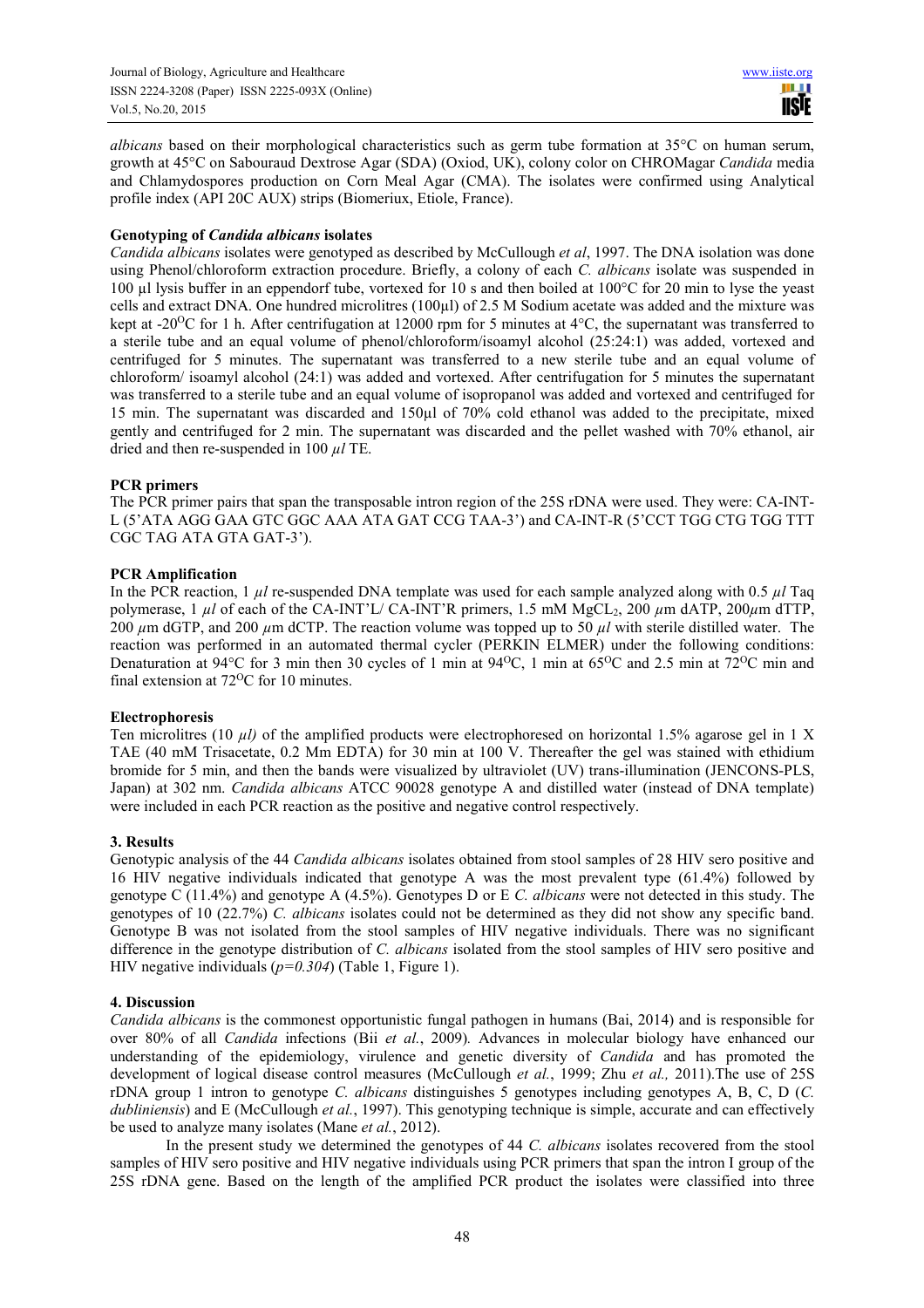genotypes: Genotype A, exhibited a 450-bp product; genotype B, exhibited an 840-bp product and genotype C, exhibited 450-bp and 840 bp products (McCullough *et al.*, 1999). No atypical profile genotypes were recovered including genotypes BC and D previously reported (Bii, *et al.*, 2009).

Overall genotype A was identified as the most prevalent type  $(61.4\%)$  followed by genotype C  $(11.4\%)$ and genotype B (4.5%). These finding is consistent with findings by Bii *et al.* (2009), who reported that genotype A *C. albicans* was the most predominant type obtained from clinical samples of hospitalized patients followed by genotype C and genotype B. Mane *et al*. (2012), reported in India that genotype A was the most predominant type from oral swabs of 335 individuals (HIV positive and HIV negative) attending a National AIDS Research Clinic in India. The distribution of *C. albicans* into the 3 genotypes was similar to those previously reported in China (Zhu *et al.*, 2011), India (Mane *et al.*, 2012) and Turkey (Karahan *et al.*, 2004).

Irrespective of HIV status *C. albicans* genotype A was the most prevalent type. In HIV sero positive individuals, Genotype A had a higher prevalence of 53.6%. The predominance of genotype A *C. albicans* among HIV sero positive individuals has been reported previously (Kumar *et al.*, 2009; Mane *et. al*, 2012). In HIV negative individuals' genotype A accounted for 75% of all *C. albicans* strains. This is comparable to the findings by Mane *et al.* (2012), who reported a genotype A *C. albicans* prevalence of 71.4% in isolates obtained from HIV negative individuals. Genotype C was second most prevalent type isolated from both HIV sero positive and HIV negative individuals. This is consistent with findings by Mane *et al.* (2012), and Kumar *et al*. (2009). Genotype B, the least prevalent type was not recovered from HIV negative individuals and these coincides with findings by Mane *et al.* (2012). There was no significant difference  $(p=0.304)$  in the genotype distribution of *C*. *albicans* isolates from the stool samples of HIV sero positive and HIV negative individuals. This could mean that the genotypes of *C. albicans* found in HIV sero positive are similar to those found in HIV negative individuals.

Although all genotyping conditions outlined by McCullough *et al.* (1997), were strictly adhered to, the genotypes of 22.7% API 20 C aux confirmed *C. albicans* isolates could not be determined as they did not produce any specific band. Similar results by Bii *et al.* (2009), also noted that 12% *C. albicans* isolates did not yielded any specific band therefore could not be typed. Failure by some strains of *C. albicans* to yield a band would suggest the existence of other genotypes of *C. albicans* in Kenya besides those described previously (McCullough *et al.*, (1997).

Genotype D (*C. dubliniensis*) is frequently isolated from immune-compromised individuals especially HIV sero positive patients (Sullivan *et al.*, 2004). Genotype E is very rare and only one isolate has been reported previously (Liu *et al.*, 2009). Failure of the study to isolate Genotype D or genotype E *C. albicans* could be due to the small sample size used. However further research involving many clinical samples would give more insights into the genotypic diversity and epidemiology of *C. albicans* in Kenya. In addition, sequence analysis might shade more light on the genotype diversity of *C. albicans* especially those which could not be typed.

# **5. Conclusion**

The genotypes of *C. albicans* isolated from HIV sero positive individuals are similar to those isolated from HIV negative individuals. There is need for further research involving a larger sample size and use of sequence analysis to clarify the presence of atypical or new genotypes of *C. albicans* in Kenya.

# **References**

- Adams, A., Kumar, S., Clauson, M. & Sahi, S. (2011), "Anti-yeast activities of *Origanum* oil against human pathogenic yeasts", *Advances in Bioscience and Biotechnology,* 2:103-107.
- Bai, F.Y. (2014), "Association of genotypes with infection types and antifungal susceptibilities in *Candida albicans* as revealed by recent molecular typing strategies", *Mycology*, 5(1):1–9.
- Bii, C.C., Kangogo, M.C., Revathi, G. & Wanyoike M.W. (2009), "Genotypes of *Candida albicans* from clinical sources in Nairobi Kenya", *African Journal of Microbiology Research,* 3(9): 475-477.
- Bii, C.C., Ouko, T.T., Amukoye, E. & Githinji, L.W. (2002), "Antifungal drug susceptibility of *Candida albicans", East Africa Medical Journal,* 79(3): 143-5.
- Costa, J.M. Garcia-Hermoso, D., Olivi, M., Cabaret, O., Farrugia, C., Lecellier, G., Dromer, F. & Bretagne, S. (2010), "Genotyping of Candida albicans using length fragment and high-resolution melting analyses together with minisequencing of a polymorphic microsatellite locus", *Journal of Microbiological Methods*, 80(3):306-309.
- Garcia-Hermoso, D., Cabaret, O., Lecellier, G., Densnos-Ollivier, M., Hoinard, D., Raoux, D., Costa, J.M., Dromer, F. & Bretagne, S. (2007), "Comparison of Microsatellite Length Polymorphism and Multilocus Sequence Typing for DNA-Based Typing of *Candida albicans", Journal of clinical Microbiology,* 45(12):3958-3963.
- Karahan, Z. C., Guriz, H., Agirbash, H., Balaban, N., Göçmen, J. S., Aysey, D. & Akar, N. (2004), "Genotype distribution of *Candida albicans* isolates by 25S intron analysis with regard to invasiveness", *Mycoses*,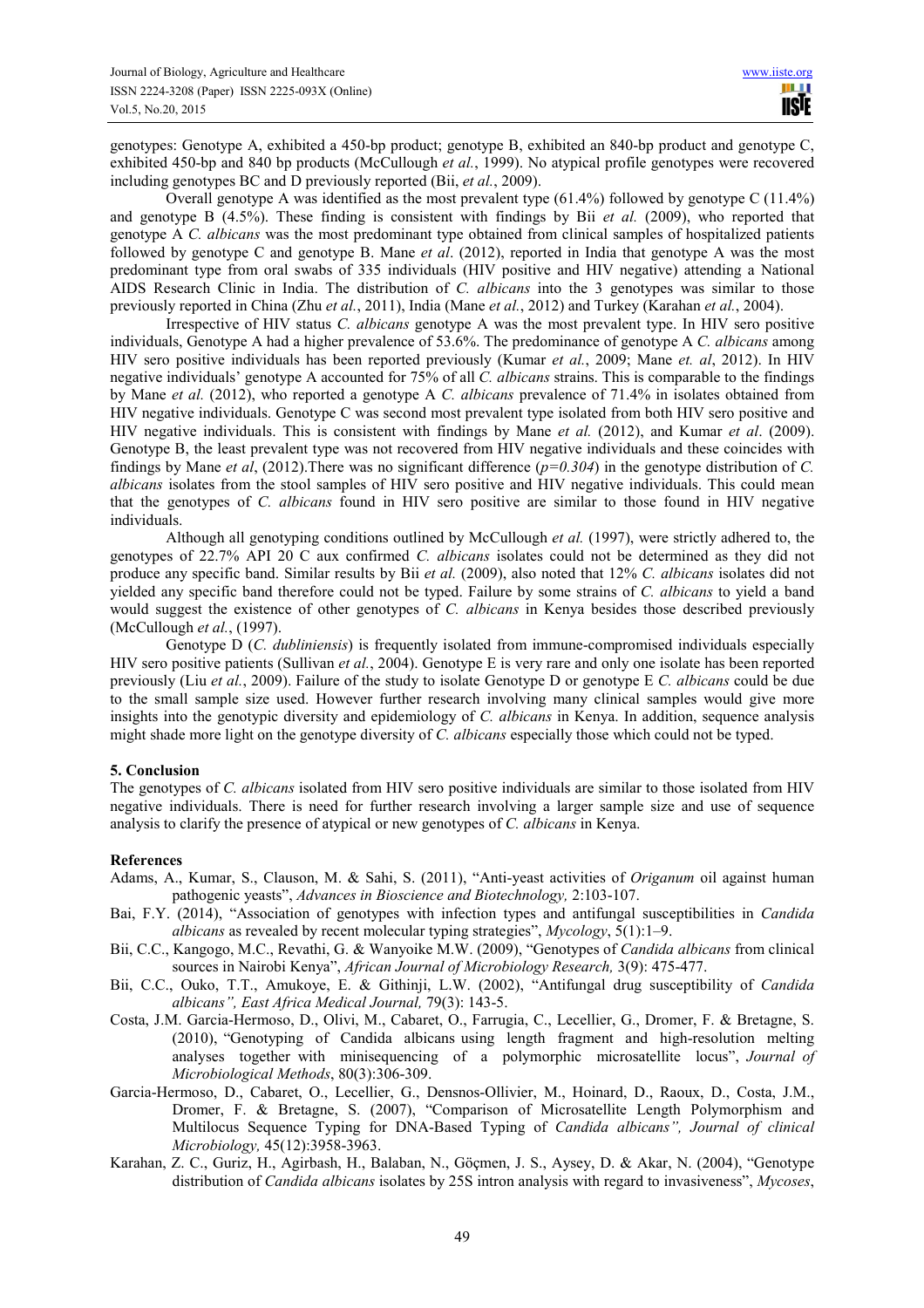479(11-12): 465–469.

- Kumar, C. P. G., Menon, T., Rajasekaran, S., Sekar, P. & Prabu, D. (2009), "Carriage of Candida species in oral cavities of HIV infected patients in South India", *Mycoses,* 52(1):44-48.
- Krawczyk, B., Leibner-Ciszak, J., Mielech, A., Nowak, M. & Kur, J. (2009), "PCR melting profile (PCR MP)--a new tool for differentiation of Candida albicans strains", *BMC infectious disease*, 9:177-184.
- Liu, Y., Kang, Y., Yokoyama, K., Gonoi, T. & Mikami, Y. (2009), "Molecular differentiation and antifungal susceptibility of Candida albicans isolated from patients with respiratory infections in Guiyang Medical College Hospital, China", *Nihon Ishinkin Gakkai Zasshi*, 50(3):175-8.
- Mane, A., Gaikwad, S., Bembalkar, S. & Risbud, A. (2012), "Increased expression of virulence attributes in oral *Candida albicans* isolates from human immunodeficiency virus-positive individuals", *Journal of Medical Microbiology,* 61(2): 285-290.
- McCullough, M.J., Clemons, K.V. & Stevens, D.A. (1997), "Molecular and phenotypic characterization of genotypic *Candida albicans* subgroups and comparison with *Candida dubliniensis* and *Candida stellatoidea", Journal of Clinical Microbiology,* 37:417–421.
- McCullough, M.J., Clemons, K.V. & Stevens, D.A. (1999), "Molecular and phenotypic characterization of genotypic *Candida albicans* subgroups and comparison with *Candida dubliniensis* and *Candida stellatoidea", Journal of Clinical Microbiology,* 37(2):417–421.
- Papas, P. G. (2006), "Invasive Candidiasis", *Infectious Disease,* 3:485-506.
- Pfaller, M. A. & Diekema, D. J. (2007), "Epidemiology of Invasive Candidiasis: a persistent public health problem", *Clinical Microbiology Review,* 20(1): 133-163.
- Sullivan, D.J., Moran, G.P., Pinjon, E., Al-Mosaid, A., Stokes, C., Vaughan, C. & Coleman, D.C. (2004), "Comparison of the epidemiology, drug resistance mechanisms, and virulence of Candida dubliniensis and Candida albicans", *FEMS Yeast Research*, 4(4–5):369–76.
- Van Burik, J.A. & Magee, P.T. (2001), "Aspects of Fungal Pathogenesis in Humans", *Annual Review of Microbiology,* 55:743-772
- Zhu, X., Dong, N., Wang, Q., Cheng, B., Zhu, L., Tao, J., Zhu, G. & Bo, P. (2011), "Genotyping and antifungal susceptibility of Candida albicans clinical isolates from Yangzhou region in China", *African journal of Microbiology Research*, 5(25): 4406-4410.